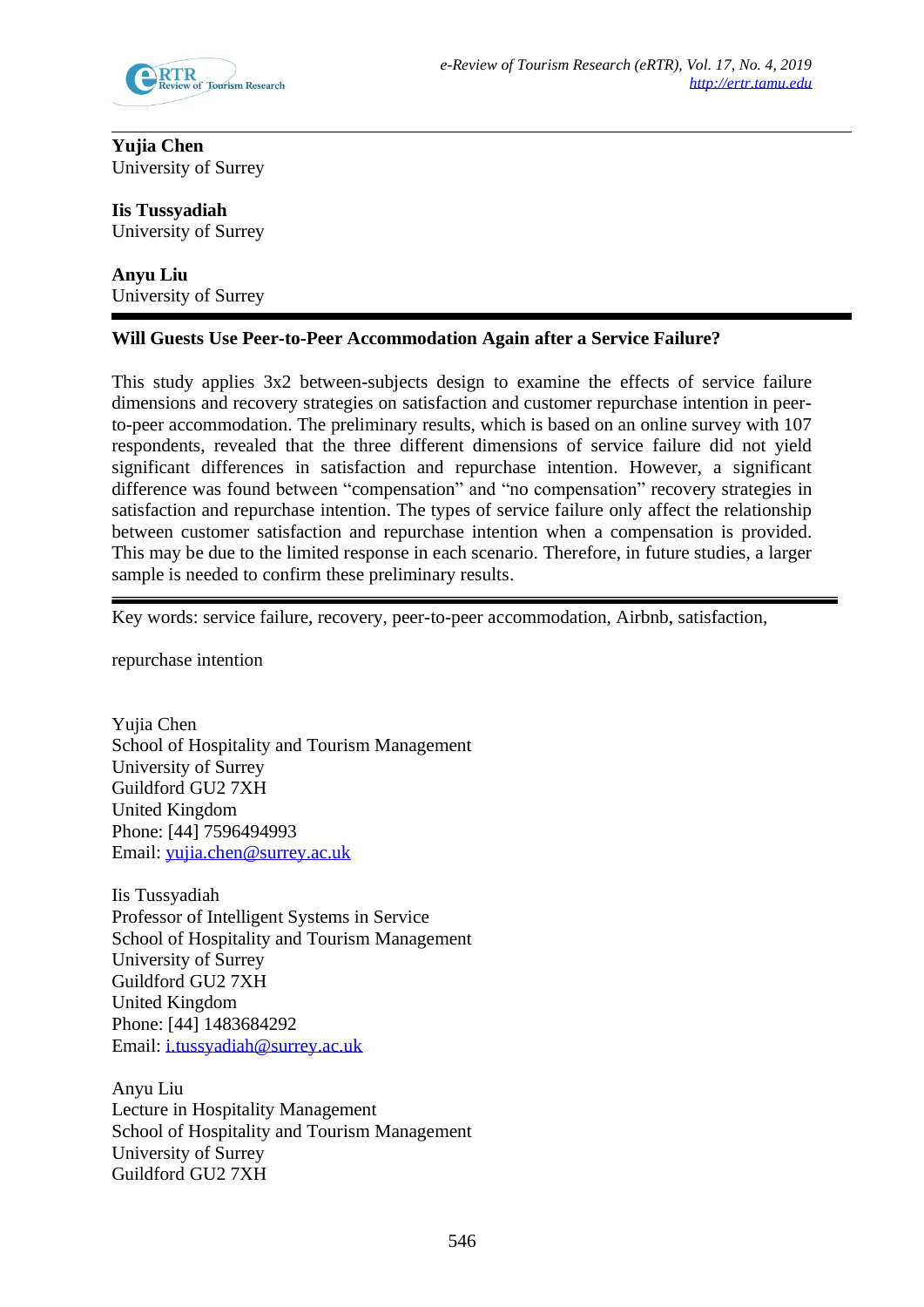United Kingdom Phone: [44] 7864044654 Email: [anyu.liu@surrey.ac.uk](mailto:anyu.liu@surrey.ac.uk)

Yujia Chen is a Ph.D. student in School of Hospitality and Tourism Management at University of Surrey. Her research interest focuses on the impact of digital technology on consumer behaviour change, centring around service encounter, sharing economy, and P2P accommodation.

Iis Tussyadiah is Professor of Intelligent Systems in Service and Head of Department of Hospitality in School of Hospitality and Tourism Management at University of Surrey. Her research interest lies in the intersection of information systems and consumer behaviour.

Anyu Liu is Lecturer in Hospitality Management in School of Hospitality and Tourism Management at University of Surrey. His research interests are in the areas of applied economics in tourism and hospitality and tourism and hospitality demand modelling and forecasting.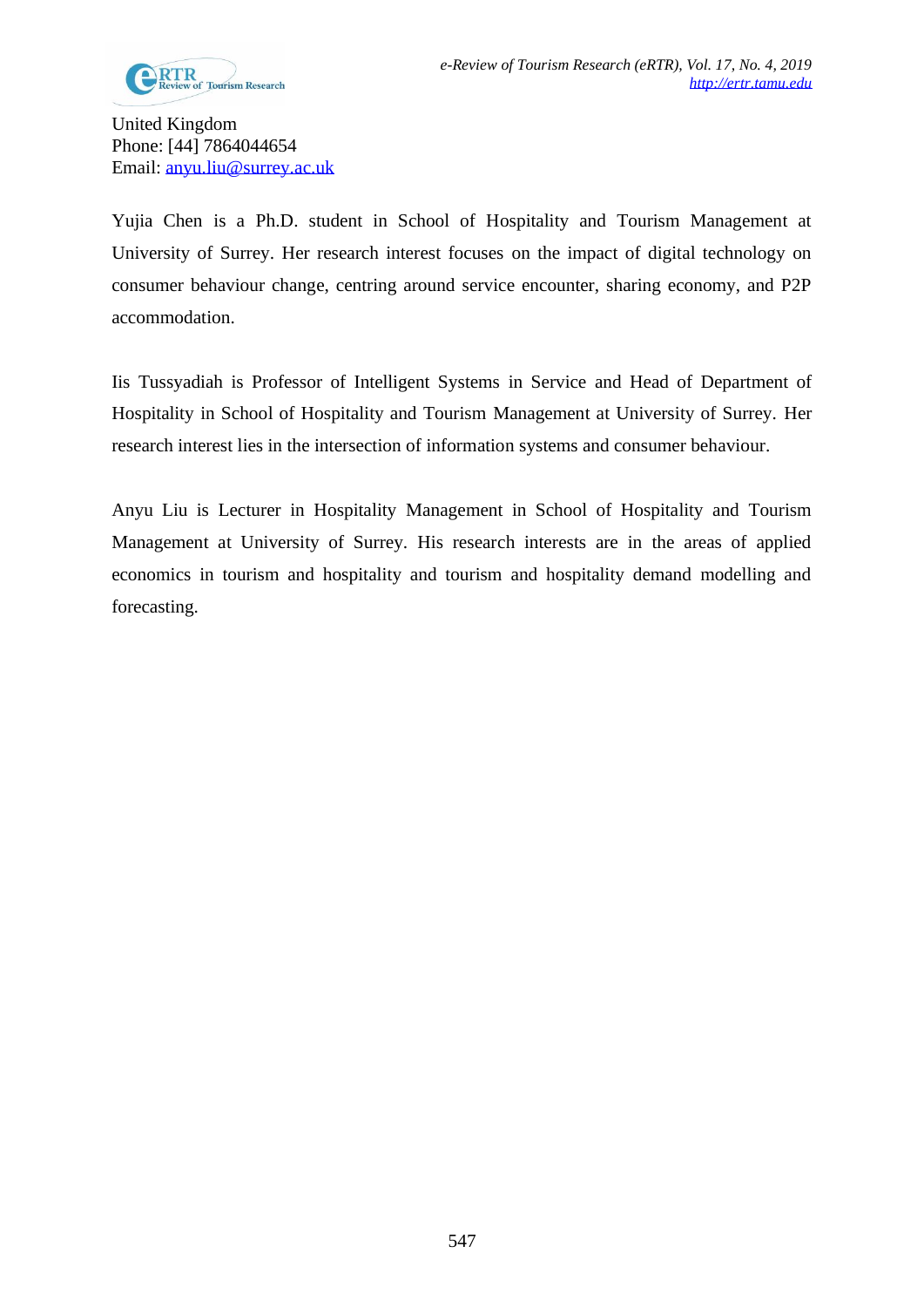

## **Introduction**

As peer-to-peer accommodation continues to grow, there is a mounting evidence of customer dissatisfaction, which may result in a series of negative consequences, such as lower repurchase tendency and discontinuance of use. As previous studies suggest, the cost of attracting new customers is always higher than retaining existing ones (Reichheld & Schefter, 2000). Therefore, it is crucial to understand customer repurchase intention in peer-to-peer accommodation sector, which emerged only a decade ago. Although there are some studies in the peer-to-peer accommodation literature investigated the repurchase intention (e.g., Liang, Choi & Joppe, 2018; Wang &Jeong, 2018), the majority of them only focus on the positive consumer experiences rather than the negative ones. Research on how negative experiences in peer-to-peer accommodation affect customer satisfaction and repurchase intention is still lacking.

As failures are oftentimes inevitable in hospitality industry, it is important to identify effective recovery strategies which can compensate guests' negative experiences and thus retain customers. Therefore, this study aims to investigate the effect of different service failures and recovery strategies on customer satisfaction and intention to use peer-to-peer accommodation again. Theoretically, this study will contribute to a better understanding of post-consumption behaviour in peer-to-peer accommodation. Furthermore, this study will inform practitioners, such as platform providers and service providers, effective ways to manage service failures and negative customer experiences.

#### **Service Failure and Recovery**

Service failures, which occur when service provided falls below the customer's expectation (Hoffman & Bateson, 2010)**,** are considered to be one of the key determinants of customer dissatisfaction and switching behaviours (Smith, Bolton, & Wagner, 1999; Tax &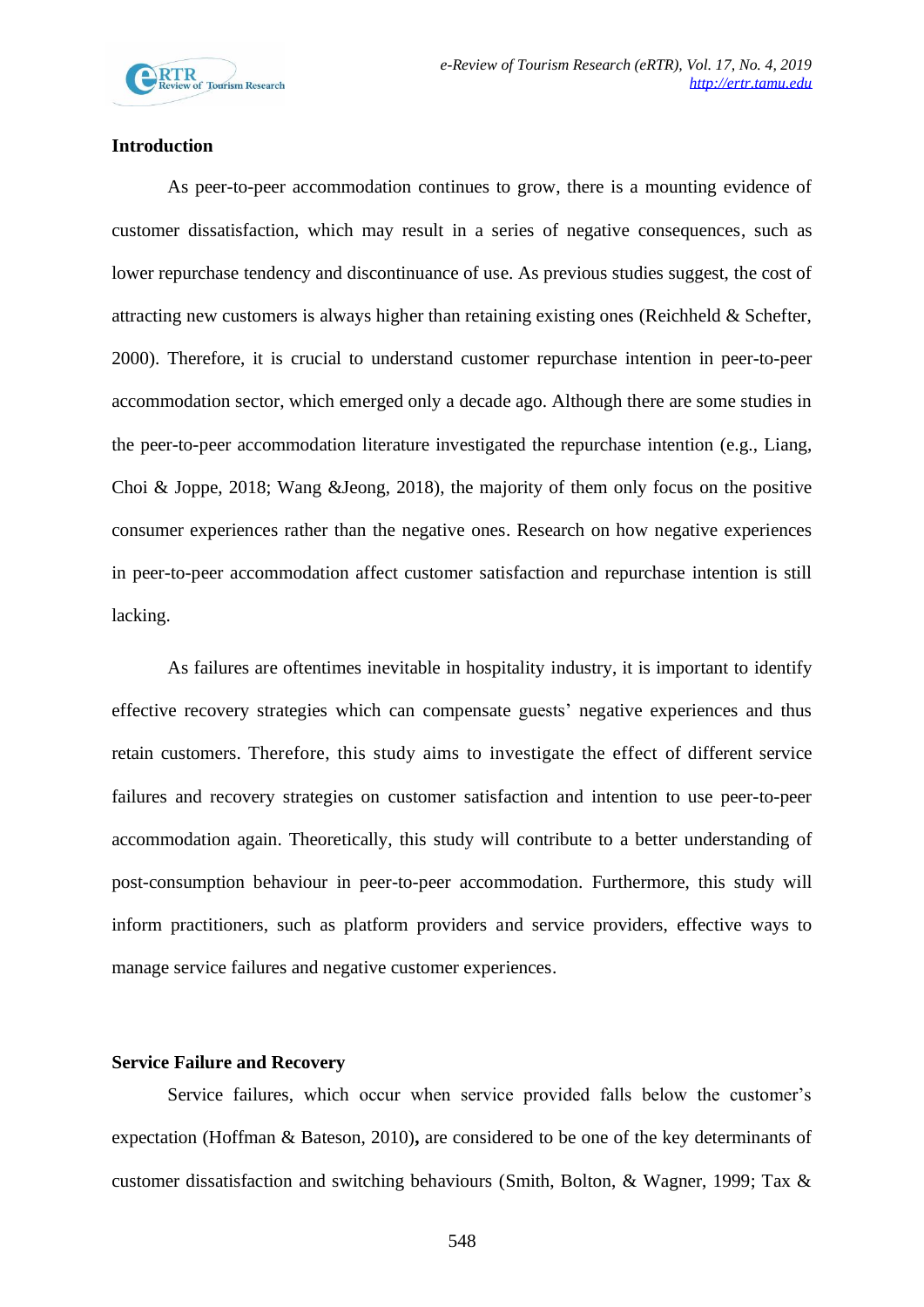

Brown, 1998). Previous research suggests that service failure can be divided into two broad dimensions: outcome and process dimensions (Hoffman & Chung, 1999). Outcome failure normally happens when the core service is not performed as expected to satisfy the customers' basic needs (i.e., an unavailable service), while process failure refers to the situation when the core services are somehow flawed or deficient during the delivery process (e.g., inattentive service) (Smith et al., 1999). One of the most popular classifications of service failure is proposed by Bitner, Booms, and Tetreault (1990), suggesting that most of service failures result from frontline employees responding poorly towards core service, customers' needs and requests, and due to their unprompted and unsolicited action.

Service failures are inevitable in any service delivery process, thus whether service provider can provide an effective service recovery is crucial. This establishes the need for a good service recovery. Service recovery is a process to turn the dissatisfied customers into satisfied ones by providing a series of actions (Grönroos, 1988). It is very context-specific, which means that effective recovery strategies should be specified to particular service failures. There are eleven frequently adopted recovery strategies in traditional hospitality industry, including compensatory responses (e.g., discount, coupon, free upgrade, etc.), managerial responses, corrective responses (e.g., replacement, correction, etc.), empathetic responses (e.g., apology), and no recovery taken (Hoffman & Chung, 1999).

Online service failures and recovery differ from those in traditional services. As technology plays an increasingly important role in service delivery process, some technological issues that are unique to online encounter (e.g., website design, payment, security and privacy) arise (Holloway & Beatty, 2003), as human interaction has been replaced by technology (Fan, Wu, & Wu, 2010; Forbes, Kelley, & Hoffman, 2005). In an online environment, Serenko and Stach (2009) find that when travellers try to book their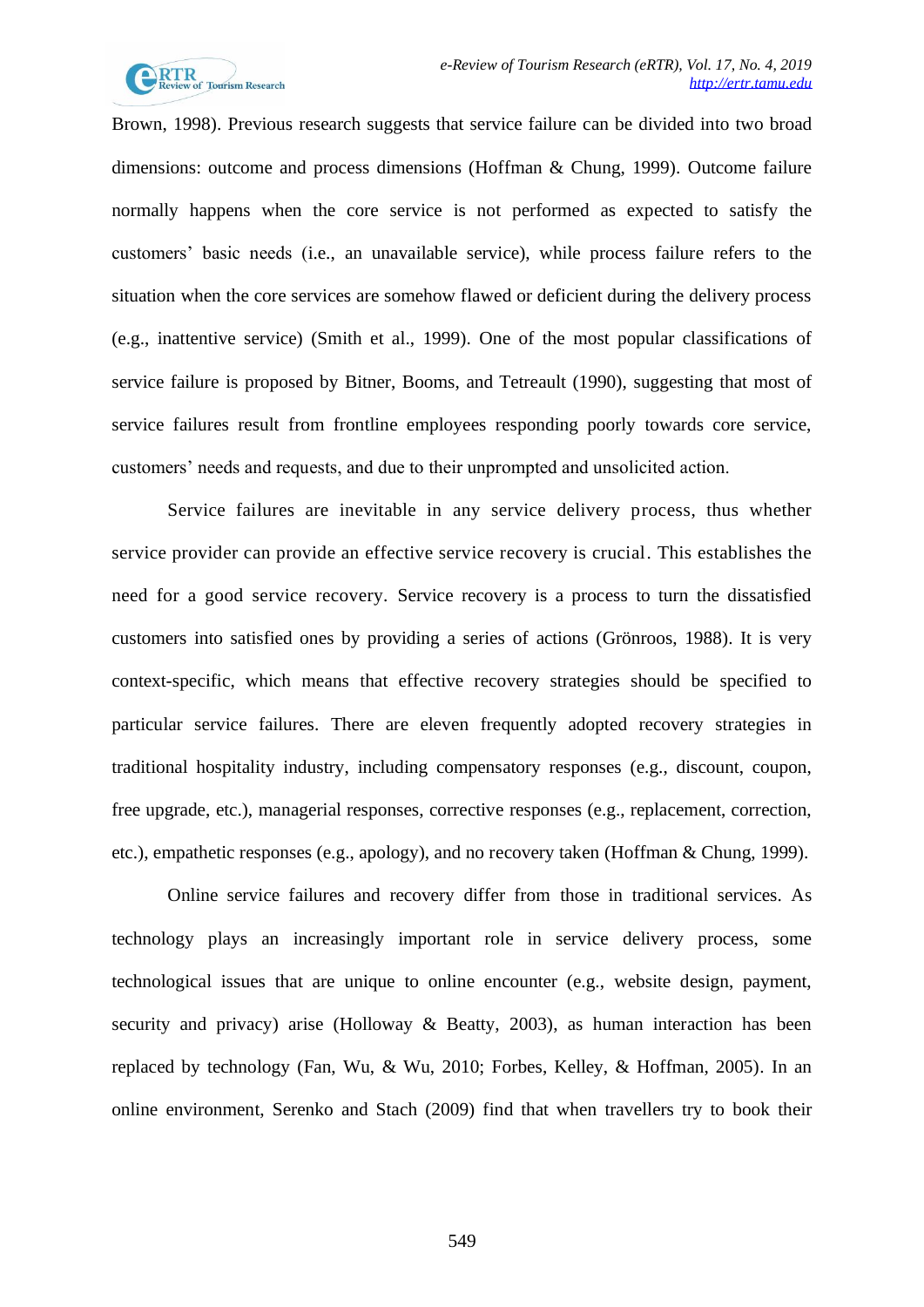

accommodation, service failures are normally related to prices, post-purchase service delivery, information, and cancellation.

Peer-to-peer accommodation is not simply a merging of traditional on- and off-line service, but essentially a new concept. Unlike the exchange in traditional accommodation, which is confined in a human-human interaction, the exchange in peer-to-peer accommodation happens through various interfaces both on- and off-line. From the technological perspective, travellers can be confronted with issues such as insufficient and/or misleading information (e.g., fake photo) provided by hosts or platform providers online, and customer service representatives being unprofessional. Because service providers in peer-topeer accommodation are not professionals but amateurs, their negative attitude such as rudeness and ignorance, as well as the substandard quality of room and facilities can also lead to customer dissatisfaction. Therefore, service failure in peer-to-peer accommodation can be considered multi-dimensional, encompassing core service failure (i.e., tangible), technological service failure (i.e., informational), guest-host interaction failure (i.e., relational), etc.

An effective recovery strategy is the key resource for building trust and mitigating risk after a service failure. Overall, the main recovery strategy in peer-to-peer accommodation is for platform provider to have its own call centre to assist customers with different issues. Depending of the failures, customers are often compensated with a refund, a coupon, etc. As suggested in the literature, unprofessional handling of customer complaints at this stage always confounds the failure (Collinson, 2018).

#### **Satisfaction and Repurchase Intention**

The relationship between customer satisfaction and repurchase intention has been under examination in many studies. Indeed, numerous empirical research have supported the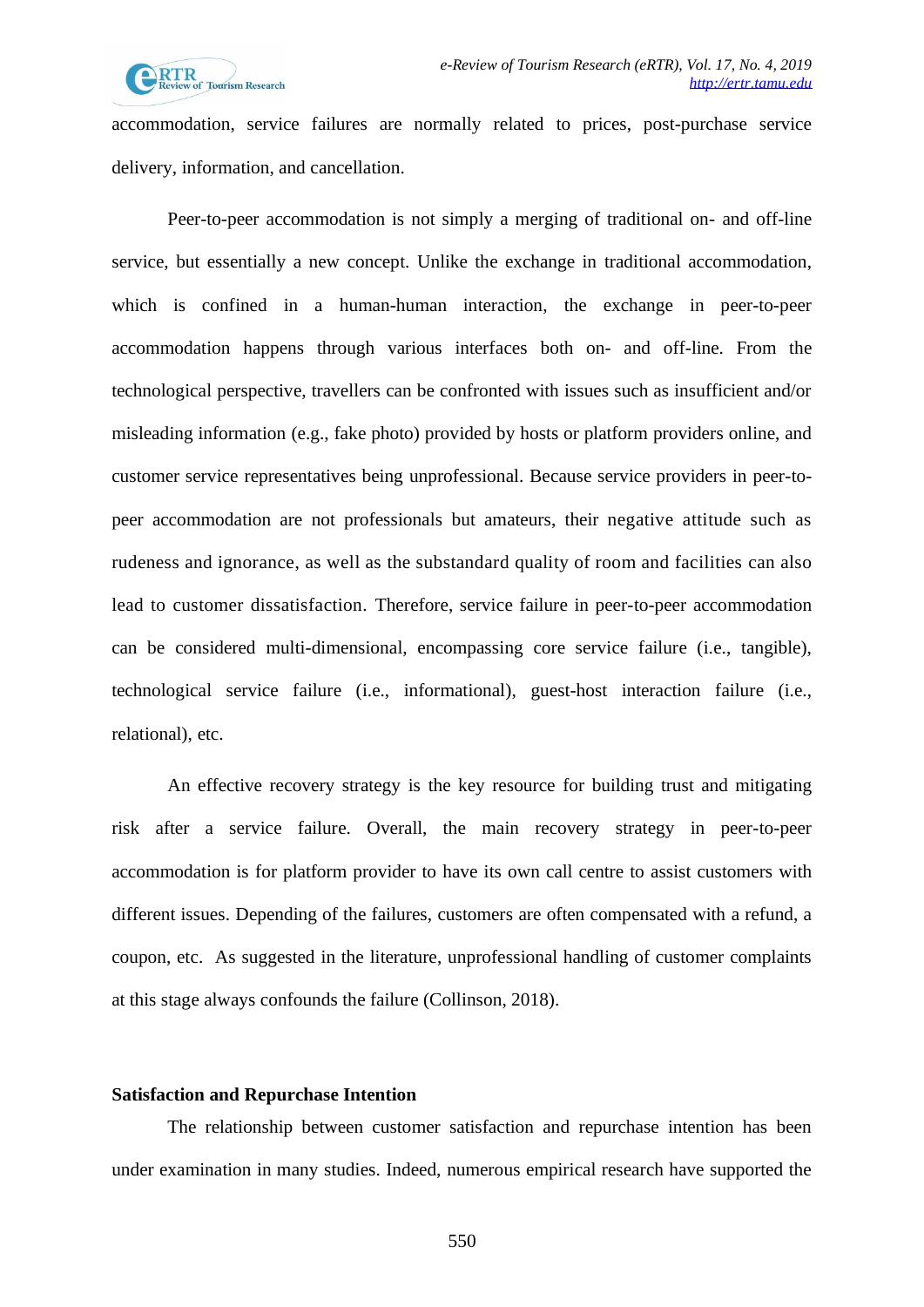

argument that customer satisfaction positively impacts repurchase intention (Anderson & Sullivan, 1993; Mittal & Kamakura, 2001; Oliver, 1980). However, researchers also found inconsistent results that in some studies customer satisfaction (CS) influenced repurchase intention (RPI), whereas others did not (e.g., Szymanski & Henard, 2001). Given such inconsistencies, there is a need to investigate the CS–RPI link in a new context. In this study, repurchase intention, as a key indicator of customer retention, signifies the likelihood of future purchase behaviour in peer-to-peer accommodation involved in the failure/recovery scenario (Holloway, Wang, & Parish, 2005), while customer satisfaction is conceptualised as an antecedent of repurchase intention to use peer-to-peer accommodation.

### **Method**

In order to achieve the aim of the study, participants were recruited via Amazon Mechanical Turk with a Human Intelligence Tasks (HITs), targeting those with approval rate over 95% and task master qualification. Only respondents who have used peer-to-peer accommodation in recent one year were included in the study. This study adopted a twofactor between-subjects design (service failure: tangible vs. informational vs. relational) x (recovery: without compensation vs. with compensation). Participants were randomly assigned to one of the six experimental conditions depicting service failure and recovery during their stay in peer-to-peer accommodation.

Before beginning the task, respondents were asked to provide their level of familiarity and knowledge about peer-to-peer accommodation. Participants were presented a service failure scenario, representing one of the three types of service failure. They were then presented with a scenario with one of two service recovery strategies. Then, a series of questions in terms of satisfaction and intention to use peer-to-peer accommodation again was presented. The instrument assessed traveller satisfaction and repurchase intention by using a 5-point Likert scale (1= extremely disagree,  $5 =$  extremely agree); items were adapted from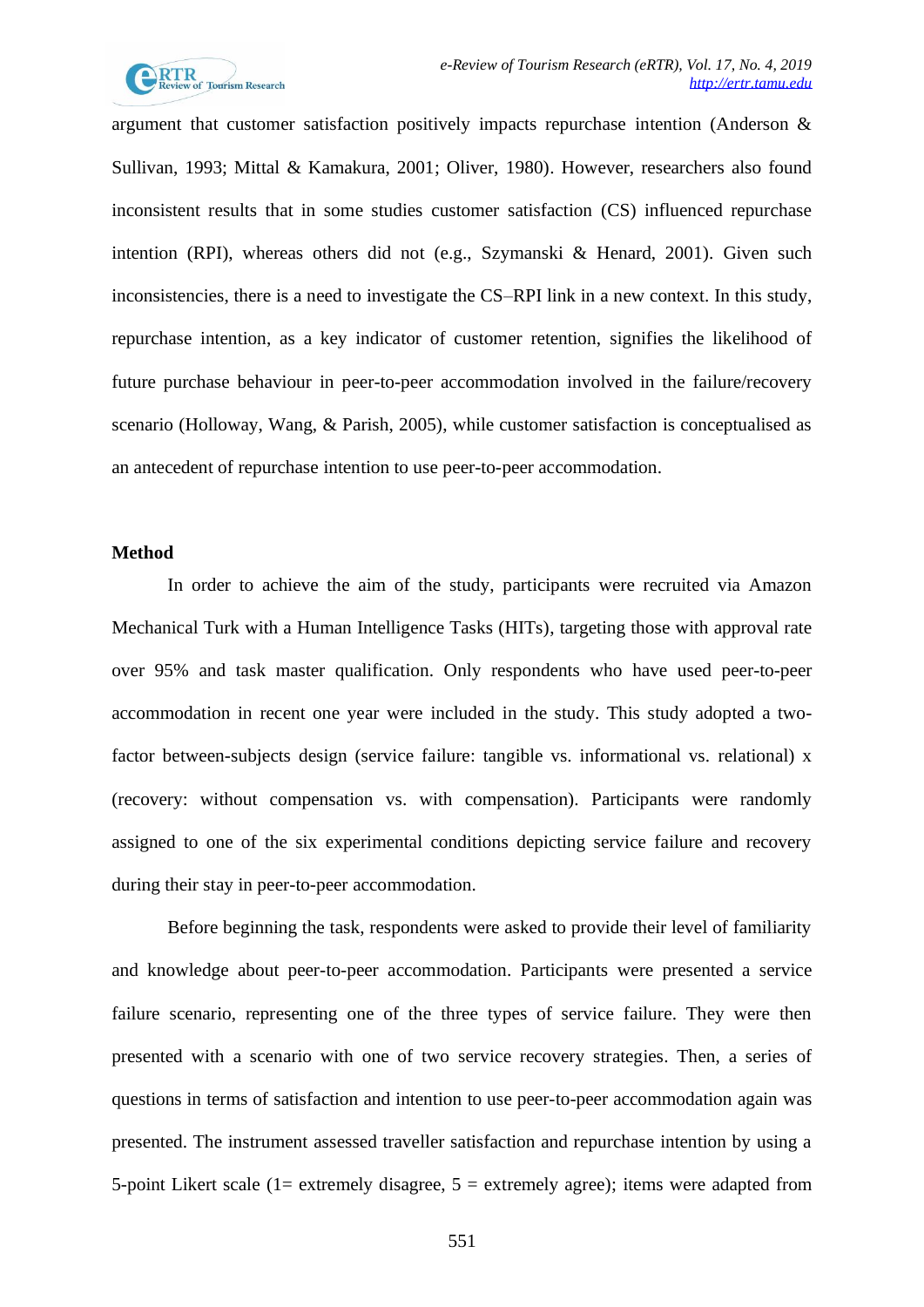

Lee and Kim (2018) (examples: "I would be pleased to have stayed at Airbnb during my trip", "I would enjoy staying at Airbnb during my trip" ) and Möhlmann (2015) (examples: "I am likely to choose Airbnb the next time", "I need an accommodation. In the future, I would prefer a sharing option like Airbnb to an own hotel"), respectively.

## **Preliminary Results and Discussion**

In total, 107 participants completed this study in September 2019; 68.2% of them were Male and 55.1% between the ages of 35 to 44 years (see Table 1 for participant profiles). The reliability of the scales applied by this study was supported by the Cronbach's alphas, which are both above .7. Exploratory Factor Analysis was carried out to estimate the factor score of the two constructs for inference analysis. ANOVA was implemented to examine the effect of service failure and recovery strategy on satisfaction and repurchase intention. Two-ways ANOVA showed that there was no significant interaction between the effects of service failure and recovery strategy on satisfaction and repurchase intention  $(F =$ .648,  $p = .525$ ). However, there is a significant difference between "no compensation" and "with compensation" conditions on satisfaction  $(t = -3.100, p = .003)$  and repurchase intention ( $t = -3.146$ ,  $p = 0.015$ ), respectively. In addition, one-way ANOVA showed there is no significant difference in terms of satisfaction  $(F = .312, p = .733)$  and repurchase intention  $(F = .806, p = .918)$  across different service failure situations.

| <b>Characteristics</b> | <b>Percent</b> |  |  |
|------------------------|----------------|--|--|
| <b>Gender</b>          |                |  |  |
| Male                   | 68.2%          |  |  |
| Female                 | 31.8%          |  |  |
| Age                    |                |  |  |
| 25-34                  | 3.7%           |  |  |
| 35-44                  | 55.1%          |  |  |

**Table 1.** Participant Profiles (*N* = 107)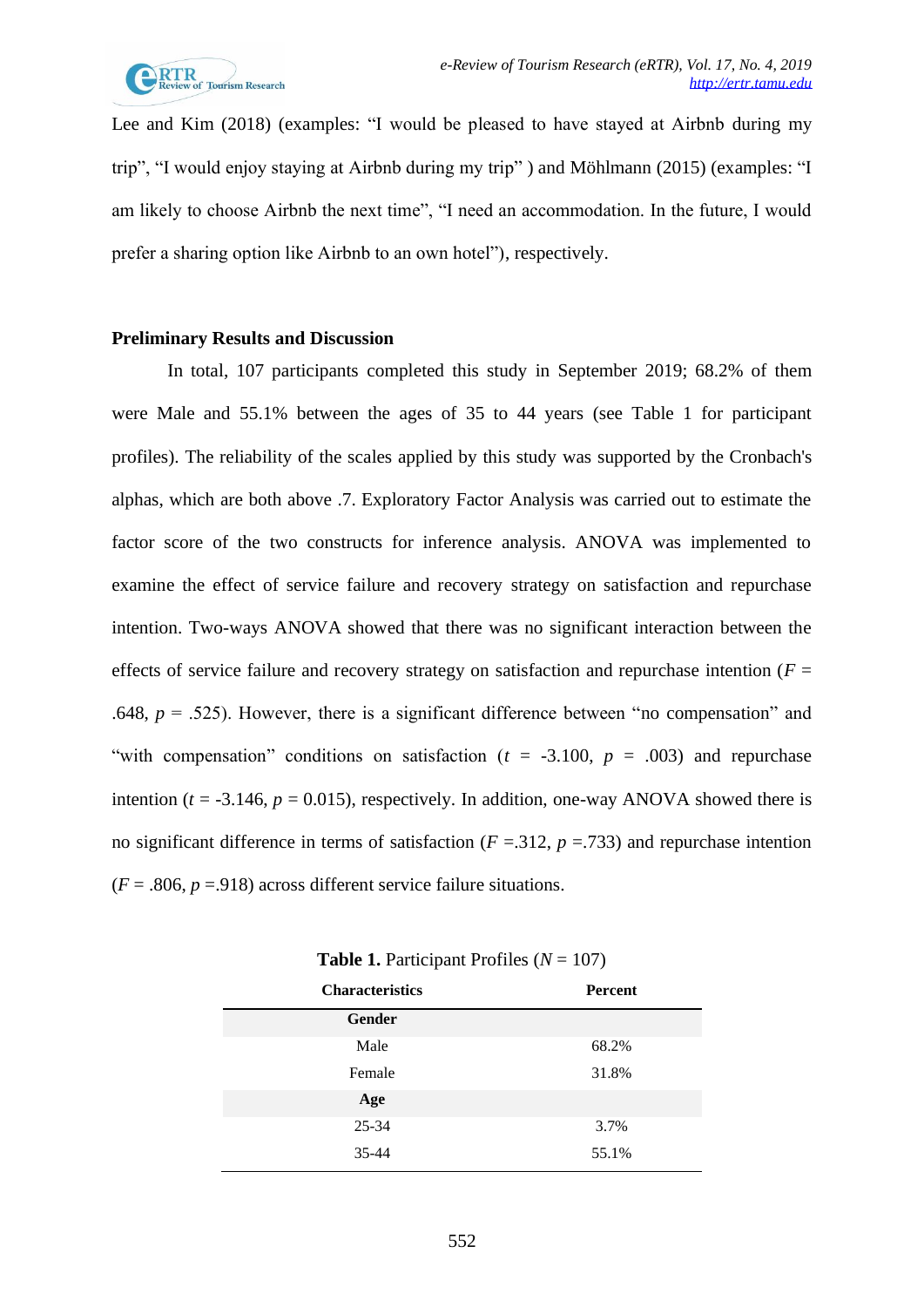

| <b>Characteristics</b>          | <b>Percent</b> |  |  |
|---------------------------------|----------------|--|--|
| 45-54                           | 24.3%          |  |  |
| 55-64                           | 14%            |  |  |
| $\geq 60$                       | 2.8%           |  |  |
| <b>Annual Income</b>            |                |  |  |
| Less than $$20,000$             | 7.5%           |  |  |
| \$20,000 - \$29,999             | 13.1%          |  |  |
| \$30,000 - \$39,999             | 20.6%          |  |  |
| \$40,000 - \$49,999             | 11.2%          |  |  |
| \$50,000 - \$59,999             | 12.1%          |  |  |
| \$60,000 - \$69,999             | 6.5%           |  |  |
| \$70,000 - \$79,999             | 7.5%           |  |  |
| \$80,000 - \$89,999             | 2.8%           |  |  |
| \$90,000 - \$99,999             | 2.8%           |  |  |
| \$100,000 - \$149,999           | 14%            |  |  |
| $$150,000 +$                    | 1.9%           |  |  |
| <b>Country of Residence</b>     |                |  |  |
| Canada                          | 0.9%           |  |  |
| India                           | 40.2%          |  |  |
| United Kingdom                  | 2.8%           |  |  |
| <b>United States of America</b> | 51.6%          |  |  |

To gain further insights into the relationship between satisfaction and repurchase intention in peer-to-peer accommodation, seven linear regression models were implemented to examine the overall impact of satisfaction on repurchase intention and the relationship across the six scenarios. In the overall model, a significant regression model was found (*F* (1,  $105$ ) = 152.369,  $p < .001$ ), with an  $R_2$  of .592. It indicates that, in the overall model, one unit increase of the satisfaction could lead to a 0.752 unit increase of the repurchase intention (*b<sup>1</sup>*  $= .752$ ,  $p < .001$ ). A summary of  $R_2$  values in the six scenarios to measure goodness-of-fit is presented in Table 2. The *R<sup>2</sup>* values of the six scenarios are all above 0.458, indicating at least 46% of the variance of the repurchase intention can be explained by the information of satisfaction (See Table 2).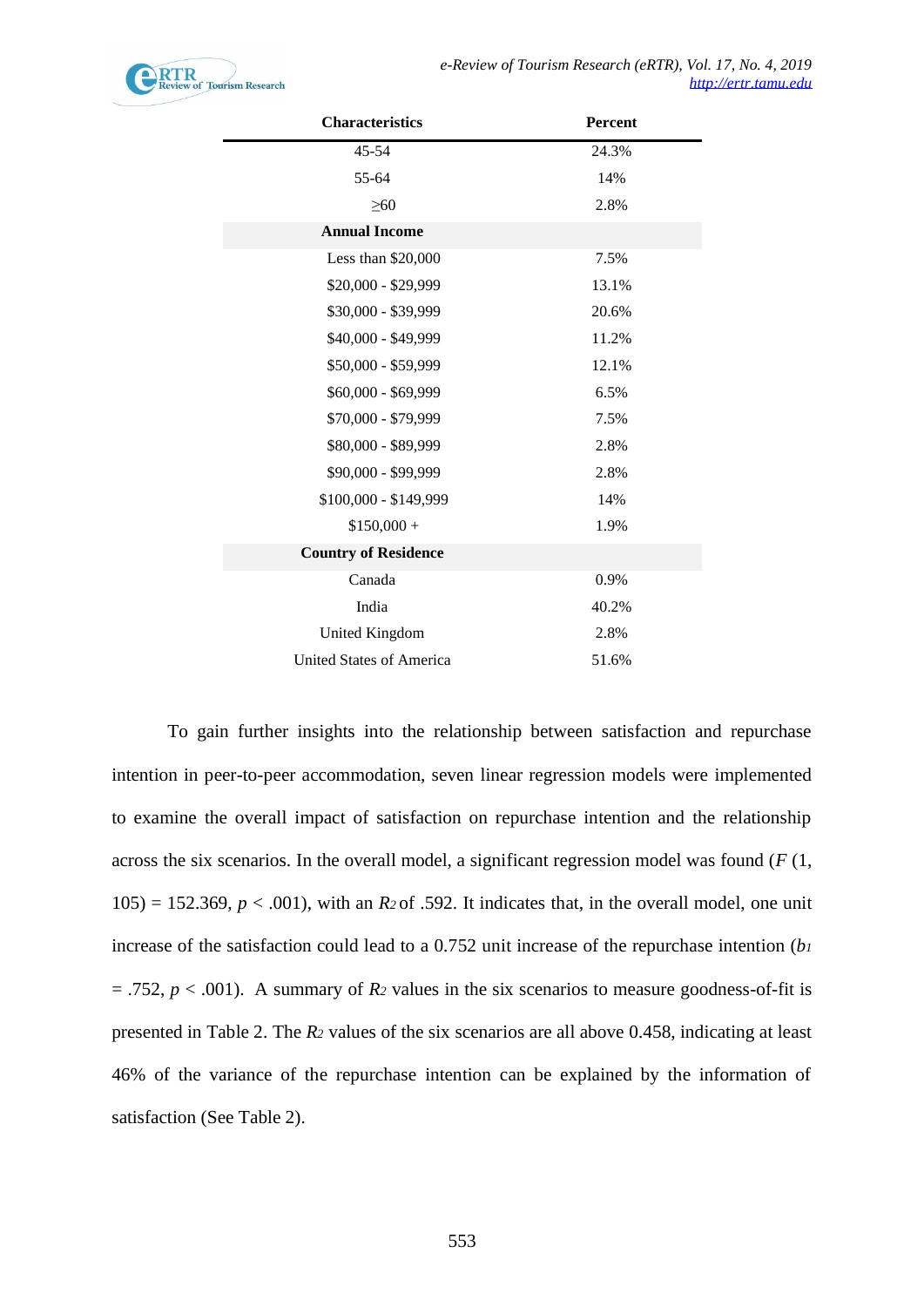

# **Table 2. Summary of Linear Regression Results**

|                       | <b>Model 1</b> | <b>Model 2</b> | <b>Model 3</b>   | <b>Model 4</b> | <b>Model 5</b> | Model 6      | <b>Model 7</b>            |
|-----------------------|----------------|----------------|------------------|----------------|----------------|--------------|---------------------------|
|                       | Failure        | Tangible       |                  | Informational  |                | Relational   |                           |
|                       | *Recovery      | Failure *      | Tangible Failure | Failure *      | Informational  | Failure *    | <b>Relational Failure</b> |
| Modelling             |                | Without        | * With           | Without        | Failure * With | Without      | * With                    |
| content               |                | Compensation   | Compensation     | Compensation   | Compensation   | Compensation | Compensation              |
| Satisfaction          | $.752***$      | $.674***$      | $.980***$        | $.609***$      | $1.095***$     | $.742***$    | $.660***$                 |
| Constant              | $-.034$        | $-252$         | .017             | $-.063$        | .023           | $-.028$      | .026                      |
| R <sub>2</sub>        | .592           | .511           | .588             | .458           | .832           | .722         | .489                      |
| F value               | 152.369        | 19.845         | 21.377           | 14.392         | 64.591         | 31.117       | 18.170                    |
| Coefficients          |                |                |                  |                |                |              |                           |
| <b>Standard Error</b> | .064           | .151           | .212             | .160           | .136           | .133         | .155                      |

(Dependent Variable = Repurchase Intention)

Note: \*\*\* significant at 1% significant level.

A Z test [Equation:  $Z = (b_1-b_2)/(SE b_{12} + SE b_2 2)$ ] was adopted to understand whether the relationship between satisfaction and repurchase intention is different in the six scenarios (*b<sup>1</sup>* and *b<sup>2</sup>* are coefficients; SE *b<sup>1</sup>* and SE *b<sup>2</sup>* are coefficients standard errors) (Paternoster, Brame, Mazerolle, & Piquero, 1998). When the coefficients of the six scenarios were compared, it was found that if no compensation was provided after a specific service failure, the types of service failure did not have an influence on the relationship between customer satisfaction and repurchase intention. On the contrary, if the compensation was provided to guests, the impact of satisfaction on repurchase intention in the informational failure (Model 5,  $b = 1.095$ ) is significantly larger than that in the relational failure (Model 7,  $b = .660$ ) at 95% significant level ( $Z = 2.11$ ). This suggests that providing compensation after an informational failure would be more effective than after a relational failure. The coefficients in the rest of the scenarios were not significantly different. This finding may be caused by the relatively low number of responses within each scenario. Thus, it is important to collect a larger number of responses to ensure the sample size in each scenario is large enough to generate robust results.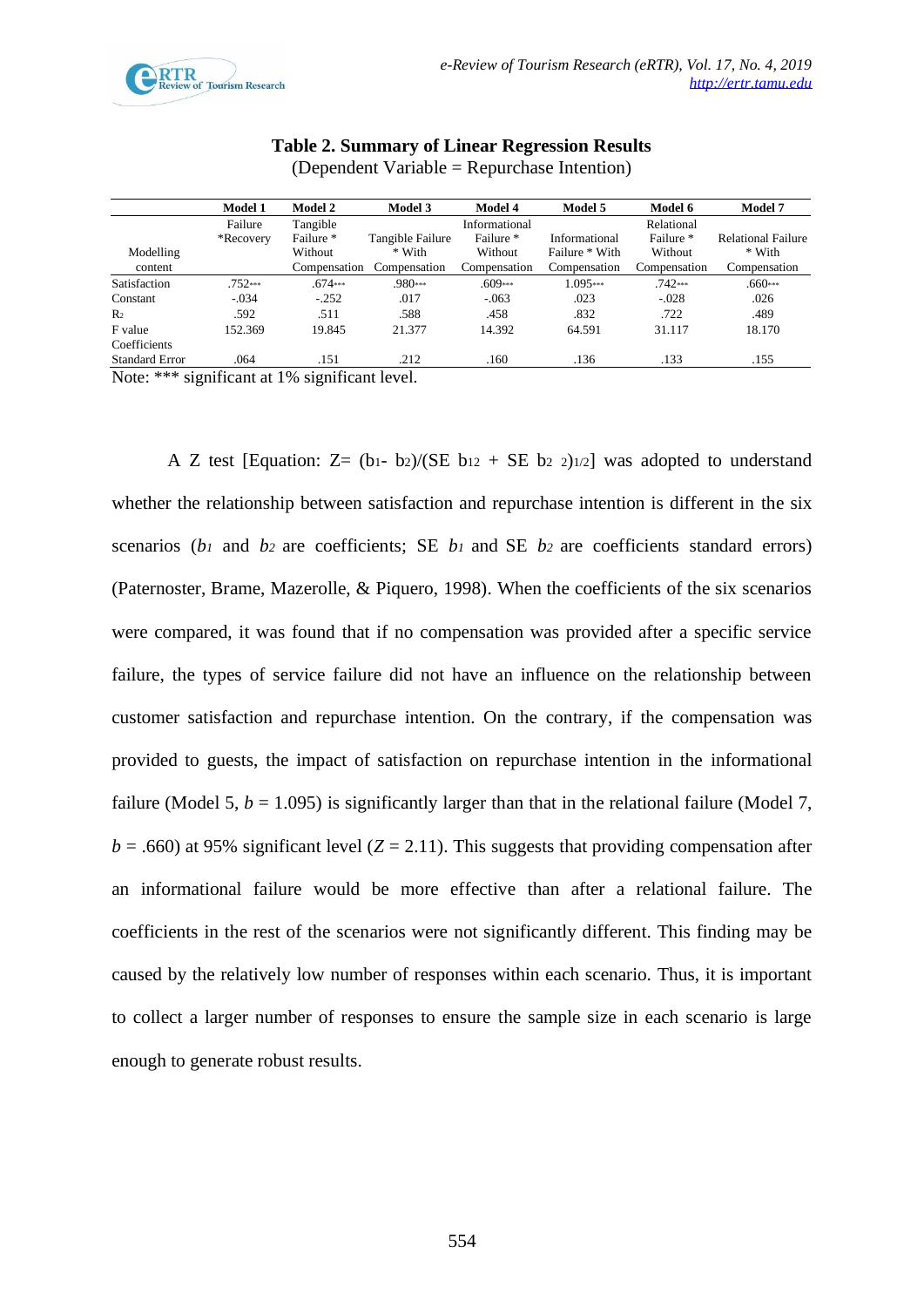

## **Conclusion**

The findings of this study extend understanding of the relationship between customer satisfaction and repurchase intention in peer-to-peer accommodation in light of different service failures and recovery strategies. The findings suggest that the types of service failure may only have an effect on the satisfaction – repurchase intention relationship when a compensation is provided. Additionally, findings also suggest that compensation has a significantly positive influence on customer satisfaction and repurchase intention, which indicates the importance of providing compensation for customers who have a negative experience while staying in peer-to-peer accommodation. Therefore, in order to enhance customer retention, it is important for platform providers to provide guests with compensation after a service failure.

# **References**

- Anderson, E. W., & Sullivan, M. W. (1993). The Antecedents and Consequences of Customer Satisfaction for Firms. *Marketing Science*, *12*(2), 125–143. https://doi.org/10.1287/mksc.12.2.125
- Bitner, M. J., Booms, B. H., & Tetreault, M. S. (1990). The Service Encounter: Diagnosing Favorable and Unfavorable Incidents. *Journal of Marketing*, *54*(1), 71–84. https://doi.org/10.2307/1252174
- Collinson, P. (2018). What happens when Airbnb goes wrong? Retrieved from https://www.theguardian.com/technology/2018/aug/04/what-happens-when-airbnb-goeswrong
- Fan, Y.-W., Wu, C.-C., & Wu, W.-T. (2010). The Impacts of Online Retailing Service Recovery and Perceived Justice on Consumer Loyalty. *International Journal of Electronic Business Management*, *8*, 239–249.
- Forbes, L. P., Kelley, S. W., & Hoffman, K. D. (2005). Typologies of e‐commerce retail failures and recovery strategies. *Journal of Services Marketing*, *19*(5), 280–292. https://doi.org/10.1108/08876040510609907
- Grönroos, C. (1988). New Competition in the Service Economy: The Five Rules of Service. *International Journal of Operations & Production Management*, *8*(3), 9–19. https://doi.org/10.1108/eb054821
- Hoffman, K. D., & Bateson, J. E. G. (2010). *Services Marketing: Concepts, Strategies, & Cases*. *Learning* (4th ed.). South-Western. https://doi.org/10.1007/s40005-016-0271-y
- Hoffman, K. D., & Chung, B. G. (1999). Hospitality Recovery Strategies: Customer Preference versus Firm Use. *Journal of Hospitality & Tourism Research*, *23*(1), 71–84. https://doi.org/10.1177/109634809902300106
- Holloway, B. B., & Beatty, S. E. (2003). Service Failure in Online Retailing: A Recovery